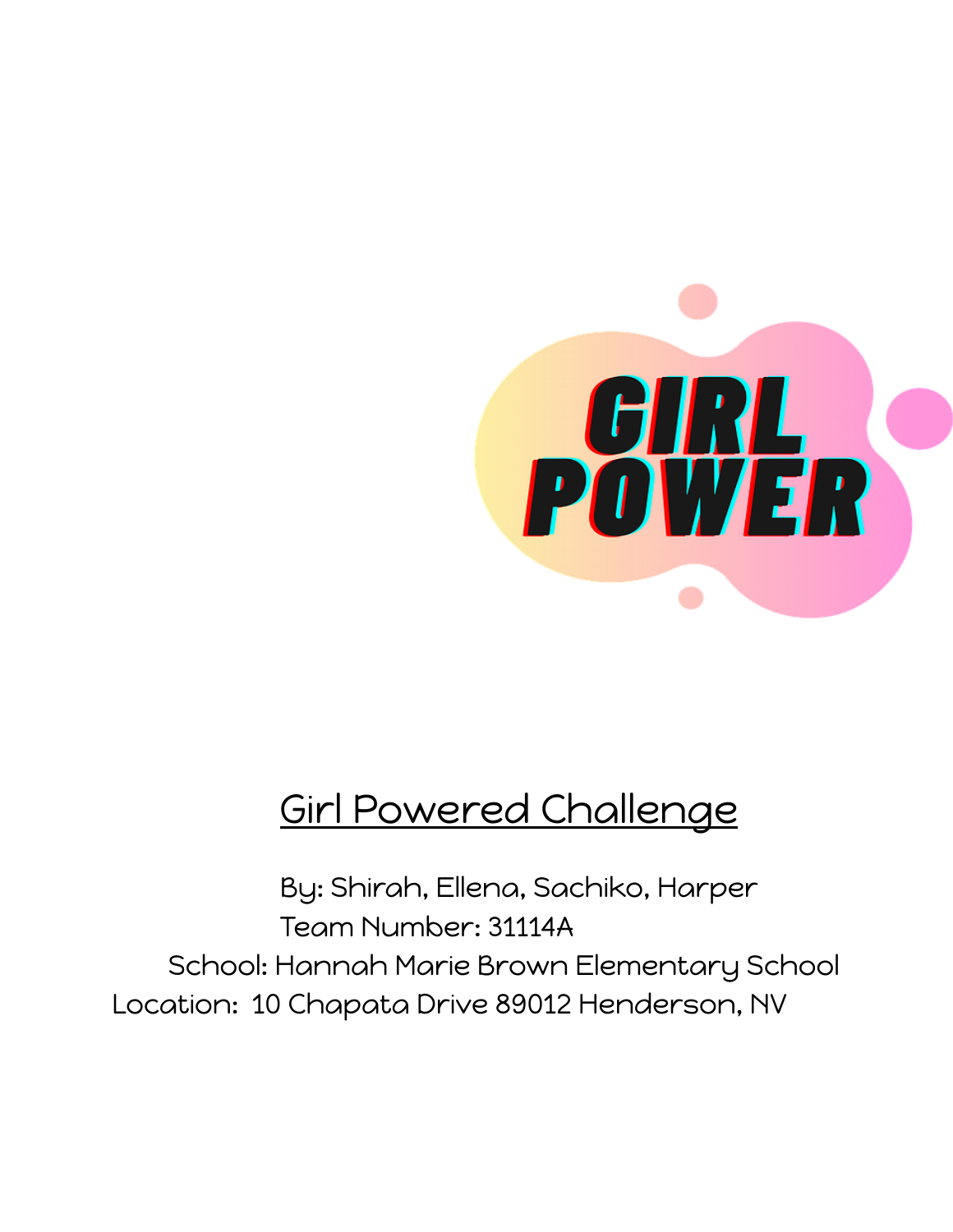When we hear the phrase "Girl Powered", we think of it as powered by girls working as a team. It is reflected in our team by showing the world that girls can do anything!

We show proudly that we are a girls only powered team in robotics. We believe that we can do whatever boys can do and if we can't do what they can then we try to do other things that they can't do. This makes us work harder but that means we get more done. Team members try various roles on the team, everyone has written in the journal, built the robot, and took turns driving. We learn that doing a lot of roles can be beneficial to help the team overcome challenges that we face on a regular basis.

Our diversity of perspective changes almost everything on our team. It shows that we will push to succeed and keep trying. This also shows that we might have a different design than other people will have. This might let us add more things to our robot. If you have people that are better at programming than others for example, you will have a better program than others might have. This might result in us winning.

Mr. Christian is our role model because he helps and encourages us when we face flaws in our work. Yes, because he tries to tell us what our flaws are and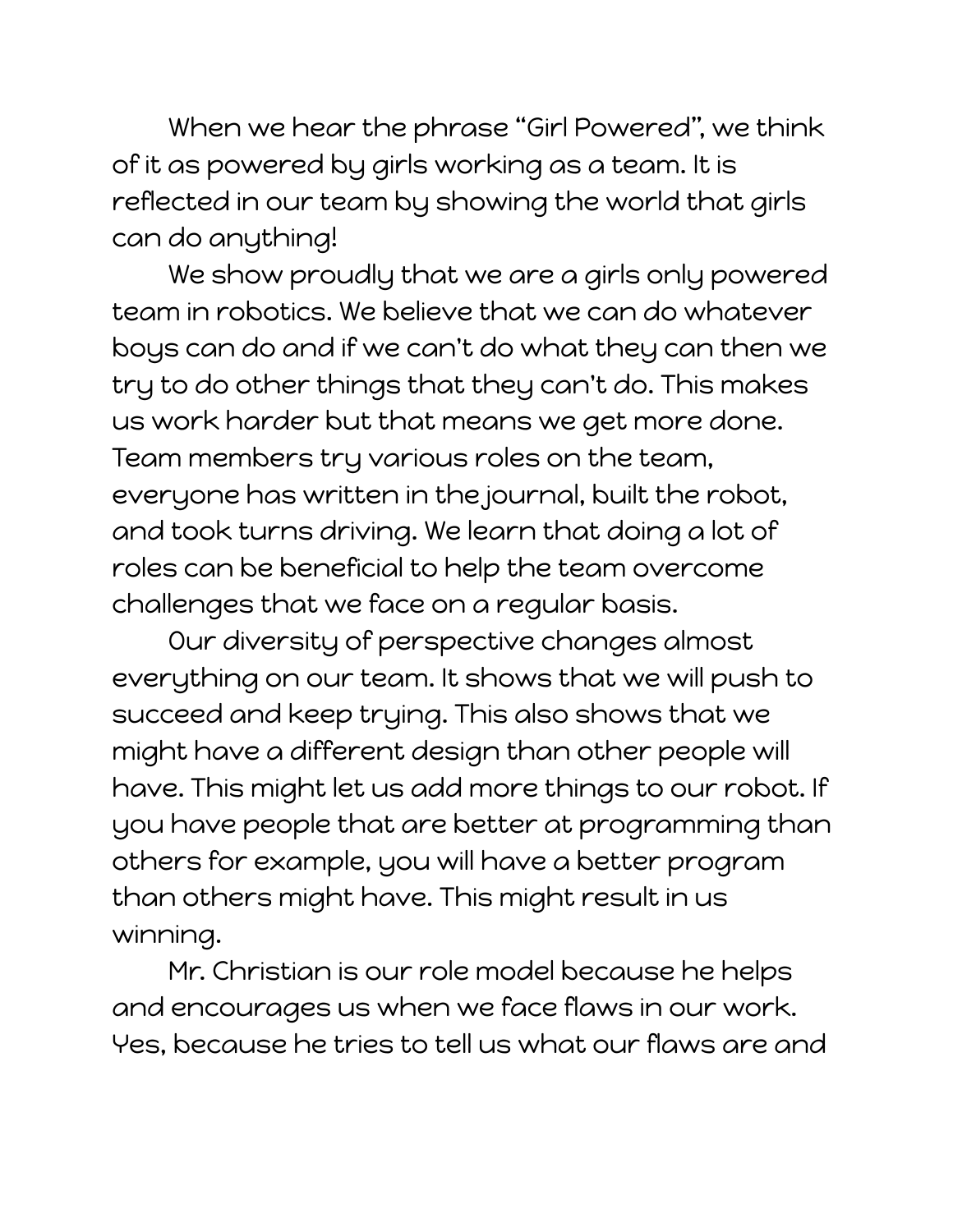gives us hints on how to improve it as much as he can without telling us exactly what to do, and how to do it.

We have fun in our team while we work. We make it to where no one is left out. We also don't make people do things if they are not comfortable with doing it. Yes, this may result in people having to do more work but that is a small price to pay since everyone is comfortable. We also stride in making sure everyone knows what is going on and is ok with everything. In order for this to happen we have to communicate with each other.

In an all girls team most girls will think if not the same then similarly, this makes it easier to come to a decision and have a plan. Girl Powered teams are very intelligent and this does not mean that boys do not have these traits too. They very well might! Alas, it is different for every team.

Any team, whether it is a boy powered team or a girl powered team, can do whatever they want. Our team strides to inspire people to do what they want to do. In our team, there is no "Leader". Everyone is the leader they want to be. We are respectful to our team and their wishes. We make sure to communicate with each other and we have everyone's back. This shows that we have teamwork and have a team effort, no one does only one thing. And no one is the only one